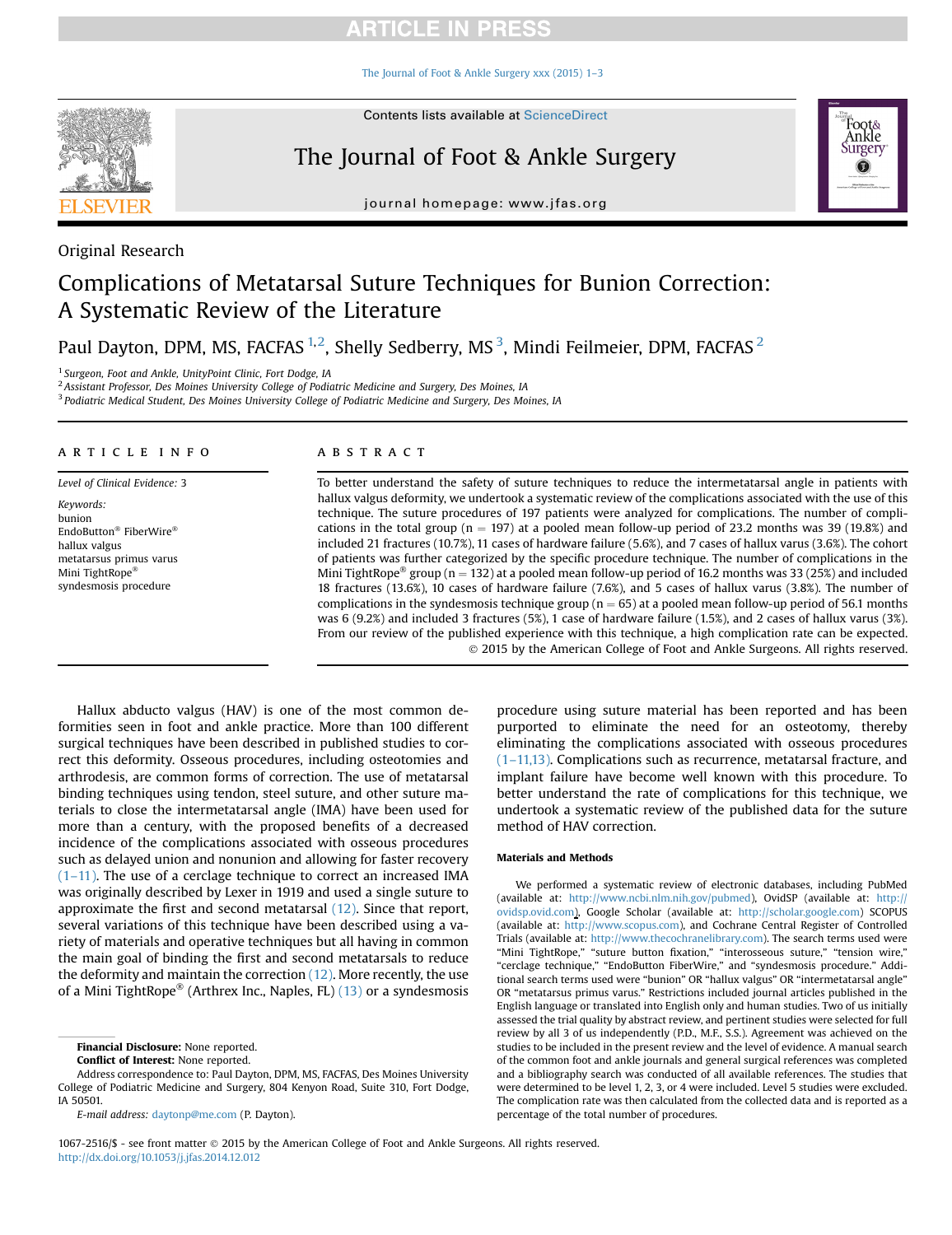# **RTICLE IN PRESS**

#### 2 P. Dayton et al. / The Journal of Foot & Ankle Surgery xxx (2015) 1–3

#### Table 1

Summary of findings from selected studies

| Investigator              | Study Type    | Procedures (n) | Mean Follow-Up (mo) | Age $(y)$       | Fractures (n) | Hardware Failure (n) | Hallux Varus (n) |
|---------------------------|---------------|----------------|---------------------|-----------------|---------------|----------------------|------------------|
| Almalki et al (1)         | Prospective   |                | 12                  | 30.5 (27 to 42) |               |                      | <b>NR</b>        |
| Cano-Martínez et al (2)   | Prospective   | 36             | 24                  | 49 (37 to 58)   |               |                      | <b>NR</b>        |
| Holmes and Hsu $(3)$      | Retrospective | 14             |                     | 49 (33 to 64)   |               |                      | <b>NR</b>        |
| Kayiaros et al (4)        | Retrospective | 44             | 6.6                 | 53.6 (19 to 76) |               |                      |                  |
| Kemp et al $(5)$          | Case          |                | 30                  |                 |               |                      |                  |
| Mader and Han $(6)$       | Case          |                |                     | 22              |               |                      |                  |
| Ponnapula and Wittock (7) | Retrospective |                | 20                  | 51 (16 to 71)   |               |                      |                  |
| Weatherall et al $(8)$    | Retrospective | 25             | 22.5                | 60 (42 to 78)   | 8             |                      |                  |
| West $(9)$                | Case          |                | 18                  | 68              |               |                      |                  |
| Wong et al $(10)$         | Retrospective | 54             | 26.4                | 46 (18 to 70)   |               |                      |                  |
| Wu(11)                    | Retrospective | 11             | 85.7                | 42.2(23 to 56)  |               |                      |                  |
| Total                     |               | 197            |                     |                 |               |                      |                  |

Abbreviation: NR, not reported.

Data in parentheses are ranges.

## Results

Our search yielded 18 potential references, of which 11 (61%) were included in the final review after applying the inclusion criteria. We were unable to obtain one of the studies with the resources available to us [\(14\)](#page-2-0). Specifically, 11 evidence-based medicine level 4 studies were obtained and met our inclusion criteria. All references were obtained and reviewed in June 2014. A total of 197 procedures were included, all either a Mini TightRope<sup>®</sup> device ( $n = 132$ ; 67%) or a syndesmosis procedure with the use of suture material ( $n = 65$ ; 33%). The number of complications in the total group ( $n = 197$ ) at a mean follow-up period of 23.2 months was 39 (19.8%) and included both stress and complete fractures ( $n = 21$ ; 10.7%), hardware failure  $(n = 11; 5.6%)$ , and hallux varus  $(n = 7; 3.6%)$ . Several of the studies did not specifically differentiate a stress fracture from a complete fracture; thus, all reported fractures were combined for analysis. The number of complications in the Mini TightRope<sup>®</sup> group (n = 132) at a mean follow-up period of 16.2 months was 33 (25%) and included both stress and complete fractures ( $n = 18$ ; 13.6%), hardware failure  $(n = 10; 7.6%)$ , and hallux varus  $(n = 5; 3.8%)$ . The number of complications in the syndesmosis group ( $n = 65$ ) at a mean follow-up period of 56.1 months was 6 (9.2%) and included stress and complete fractures ( $n = 3$ ; 5%), hardware failure ( $n = 1$ ; 1.5%), and hallux varus ( $n = 2$ ; 3%). Not all studies reported the incidence of hallux varus.

Owing to the lack of statistical analysis and the reporting of statistical variation data in these studies, a meta-analysis was determined to not be appropriate or feasible. Additionally, owing to the low number of reported procedures and the variation in the procedure techniques, a statistical comparison of the 2 techniques was not performed, because the results would have had no clinical significance.

# **Discussion**

 $\overline{a}$   $\overline{a}$   $\overline{a}$ 

The purpose of the present review was to evaluate the complication rate with the use of suture fixation as an option for the correction of the IMA in HAV. The studies in our review included 2 prospective trials, including 1 study with 4 Mini TightRope<sup>®</sup>

procedures [\(1\)](#page-2-0) and 1 study with 36 Mini TightRope<sup>®</sup> procedures [\(2\)](#page-2-0). The 6 retrospective studies included 1 study with 14 Mini TightRope<sup>®</sup> procedures, 1 with 44 Mini TightRope<sup>®</sup> procedures [\(4\),](#page-2-0) 1 with 5 Mini TightRope<sup>®</sup> procedures [\(7\),](#page-2-0) 1 with 25 Mini TightRope<sup>®</sup> procedures  $(8)$ , 1 with 54 syndesmosis procedures  $(10)$ , and 1 with 11 syndesmosis procedures [\(11\).](#page-2-0) Three case studies were included, with a total of 4 Mini TightRope<sup>®</sup> procedures [\(5,6,9\).](#page-2-0) These 11 studies had a 19.8% complication rate, including second metatarsal fractures, hardware failure, and hallux varus (Tables 1 and 2). Of these 11 studies, 9 used the Mini TightRope® device. In the 9 studies, the complication rate was 25% within a mean follow-up period of 16.2 months. The remaining 2 studies used the syndesmosis procedure, with a reported complication rate of 9.2% and a mean follow-up period of 56.1 months. The report that could not be obtained [\(14\)](#page-2-0) included only 3 procedures; therefore, its inclusion would have had very little effect on the results of our review. Our results showed a relatively high complication rate with the use of these devices, suggesting that the use of suture fixation to correct the IMA in HAV is not a safe and reliable surgical option. Not all studies reported hallux varus; therefore, the actual complication rate might have been greater than what was calculated in the present study. Also, the follow-up period for the present data set was very low and, realistically, the long-term failure and complication rates would be expected to be much greater. Additionally, this procedure has been in use for a substantial period; however, only 200 cases, including the report we could not obtain, have been reported in the English published data. This is an extremely low number of reported procedures and begs the question regarding why more reports have not been published if this is a safe and successful procedure.

Other limitations of the present systematic review included the omission of non-English language reports, which excluded studies in foreign languages. Finally, the electronic search might not have uncovered all the studies relevant to cerclage procedures.

In conclusion, our systematic review of studies reporting the use of suture fixation for the correction of an increased IMA in HAV revealed a high rate of complication associated with the use of suture fixation for the correction of HAV; therefore, the use of this technique should be carefully considered.

| Table 2                                                                       |  |
|-------------------------------------------------------------------------------|--|
| Comparison of mean follow-up period and complications for each procedure type |  |

| Procedure                   | Procedures (n) | Mean Follow-Up (mo) | Fractures (n) | Hardware Failure (n) | Hallux Varus (n) | Total Complications (n) |
|-----------------------------|----------------|---------------------|---------------|----------------------|------------------|-------------------------|
| Both                        | 197            | 23.2                | 21 (10.7)     | 11(5.6)              | 7(3.6)           | 39(19.8)                |
| Mini TightRope <sup>®</sup> | 132            | 16.2                | 18 (13.6)     | 10(7.6)              | 5(3.8)           | 33(25)                  |
| Syndesmosis                 | ხ5             | 56.1                | 3(5)          | 1(1.5)               | 2(3)             | 6(9.2)                  |

Data in parentheses are percentages.